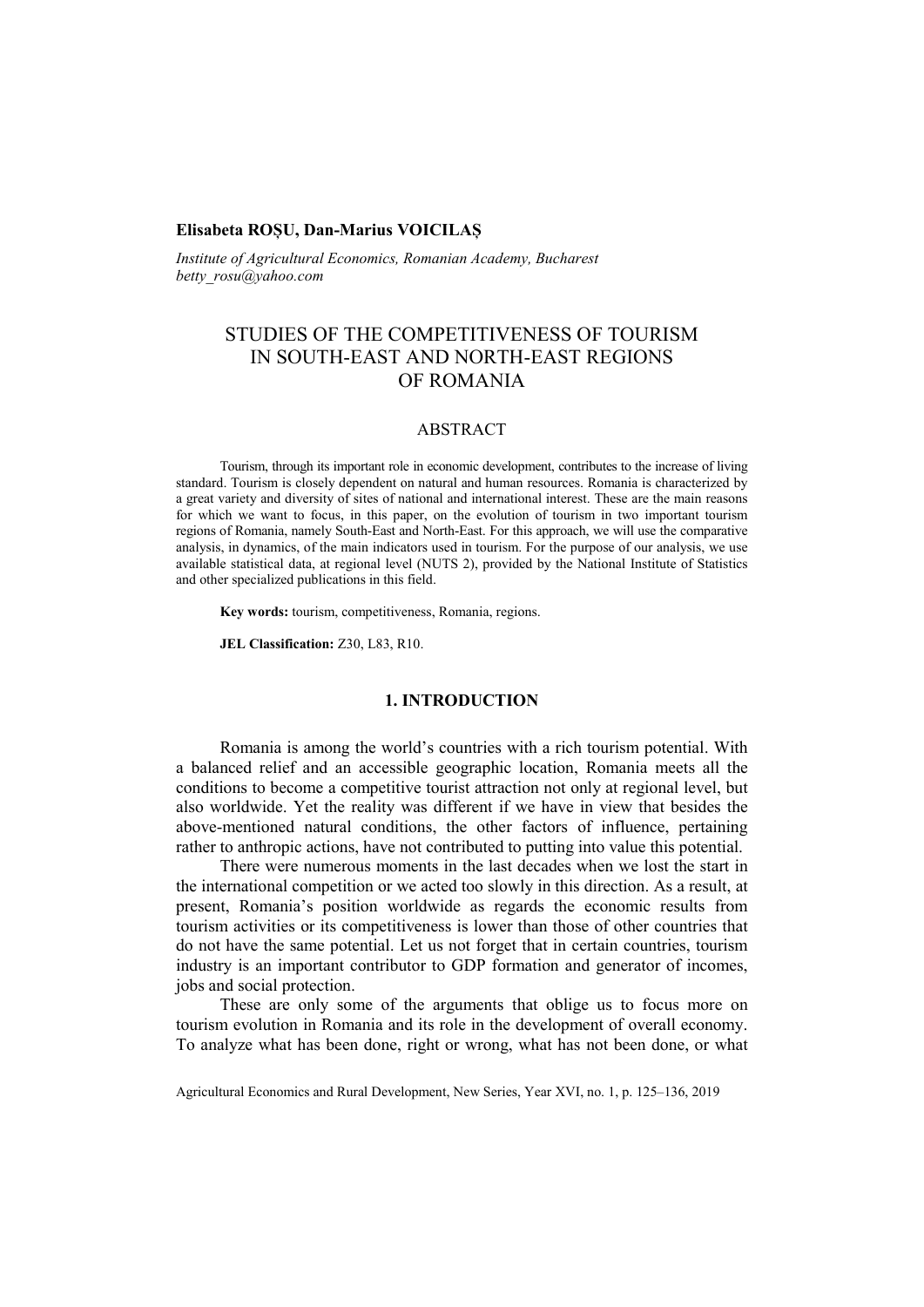should be done for this sector to develop at the level of its potential, to significantly contribute to the state budget and to be competitive at international level.

The purpose of this study is to analyzed two development regions from Romania, which differ from each other and are much diversified from the tourism point of view, namely the North-East (NE) region and the South-East (SE) Region, which are considered representative for the Romanian tourism.

## **2. STATE OF KNOWLEDGE**

Tourism is "the most dynamic sector of the economy" and "its development is based on innovative actions in the use with high efficiency of natural, material and human resources" (Popescu, 2016:411).

The tourism potential of an area is based on the natural and anthropic tourism potential. The natural and the anthropic factors, especially "the quality of the anthropic ones represents the essential motivation for travelling, forming the raw material of tourism" (Honțuș, 2014:147).

The tourism potential of an area represents an essential condition for tourism development, and the essential requirement that is imposed is to best capitalize on this potential with the help of the suppliers of tourism products and services.

## **3. MATERIAL AND METHOD**

The methodology comprised the statistical analysis of primary data using Excel quantitative analysis program as working tool. The statistical data on which the analysis was based were national data and data for two development regions: North-East and South-East, which covered the period 2007–2017 and had the following sources: i) statistical data from the National Institute of Statistics (NIS) available online – www.tempo-online; ii) the web sites of the North-East and South-East Regional Development Agencies; iii) other official sources.

The first part of the study contains a brief characterization of the two development regions from Romania, subject to the analysis, focusing on the natural and anthropic potential; the second part contains the analysis of the main indicators of the tourism activity: tourist reception structure with accommodation functions, tourist existing accommodation capacity, tourist existing accommodation capacity in operation, tourist arrivals and overnight stays. On the basis of these synthetic indicators of tourism activity we calculated:

a. net utilization index of the tourist accommodation capacity in operation, according to the formula:  $I_n = (N/C_f) \times 100$ , where:  $I_n$  is the net utilization index of the tourist accommodation capacity in operation; N is the number of overnight stays in a certain period;  $C_f$  is the tourist accommodation capacity in operation;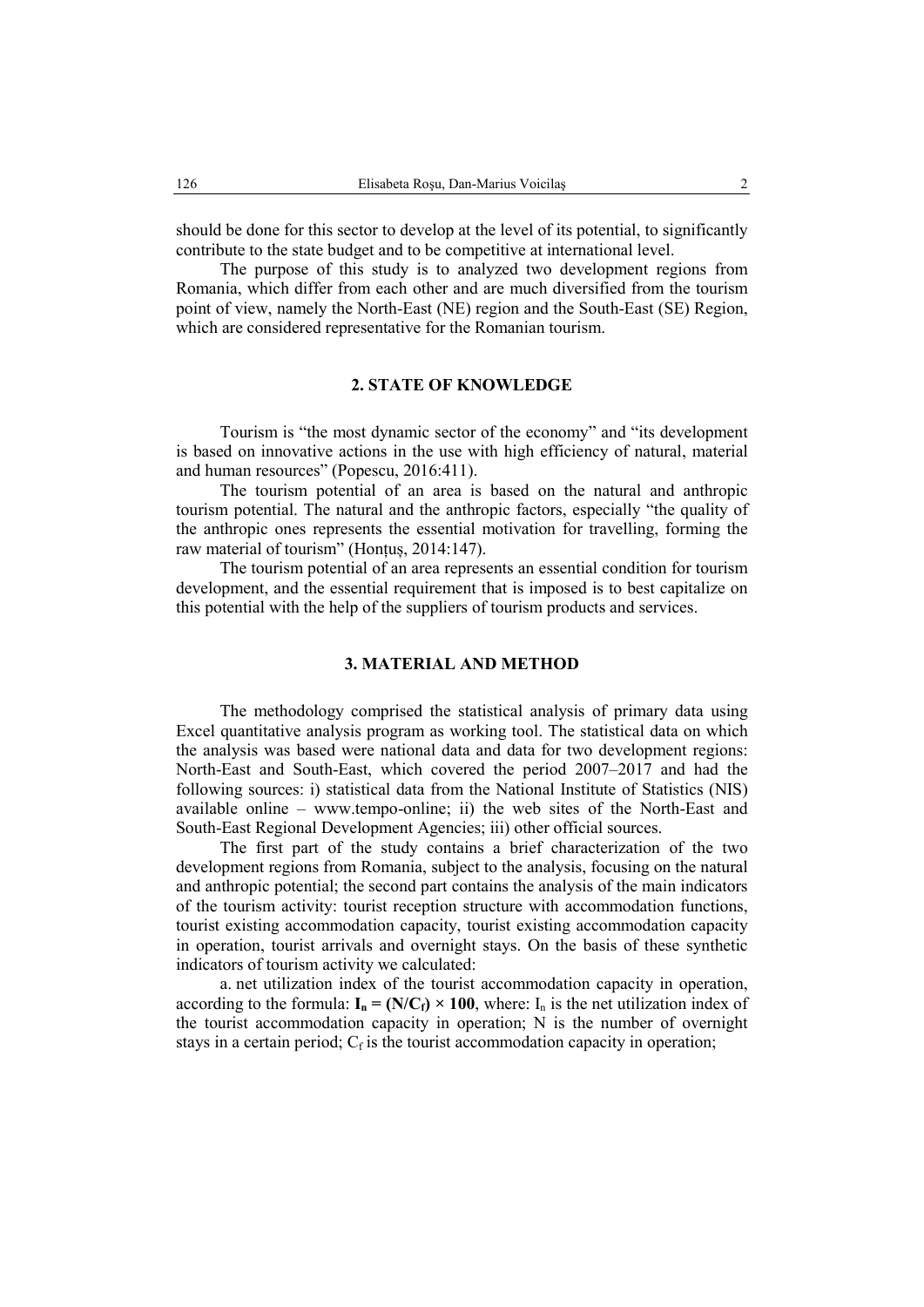b. average length of stay, according to formula: **DM = (Nin/Ns)**, where: Nin is the number of overnight stays, and Ns is the number of tourist arrivals in a certain period.

### **4. RESULTS AND DISCUSSIONS**

*Descriptions of the two regions. The region North-East* borders on Ukraine in the north, on the region South-East in the south, on the region North-West in the west and on Moldova Republic in the east. Its total area is  $36,800 \text{ km}^2$  and consists of 6 counties: Bacău, Botoșani, Iași, Neamţ, Suceava and Vaslui. It is the largest among the eight development regions of Romania, both in terms of area (15.5% of Romania's total area) and of population, accounting for 16.5% of the country's total population in 2017.

The relief of the region is characterized by a mix of three relief units: 30% mountains, 30% hills and 40% plateau. The different relief units create climate areas with significant differences between the mountainous, hilly and plain areas. In the mountain area of the region, the climate is of moderate continental type, with cool summers and winters rich in precipitations, mainly snow, while in the hilly and plain areas there is a continental climate, with hot and dry summers and very cold winters, most often without precipitations.

The hydrographical network consists of eight major water courses, among which the largest hydrographical basins are those of the Siret and Prut rivers, the latter forming a natural border between Romania and the Republic of Moldova.

*The region South-East* borders on the region North-East in the north, on the region Center in the west, on the regions South Muntenia and Bucharest-Ilfov in the south-west and on the Republic of Moldova, Ukraine and the Black Sea in the east. Its total area is  $35,762 \text{ km}^2$ , covering 15% of the country's total area; it is the second largest region in the 8 development regions of Romania. The region has 6 counties in its componency: Brăila, Buzău, Constanța, Galați, Tulcea and Vrancea. In the year 2017, the region's population accounted for 12.5% of Romania's population. All the relief units can be found in the region South-East: river plain (the Danube River Plain), plain (Bărăgan Plain), plateau (Dobrudgea Plateau), mountains (the Carpathians Mountains – the Carpathians and the Curvature Sub-Carpathians, Măcinului Mountains). The region's climate is of temperate continental type, yet with significant variations depending on the relief. In the mountain area, in the north, the climate is of moderate continental type; in the river plain and plain areas there is an arid continental climate, and on the Black Sea shore and the Danube Delta there is a mix of steppe and Pontic bioclimate.

The region is crossed by the Danube and it is bordered by the Black Sea coast in its eastern part, with a length of 245 km. At the place where the Danube flows into the Black Sea, the Danube Delta was formed, which, together with the Black Sea, are specific only to the region South-East.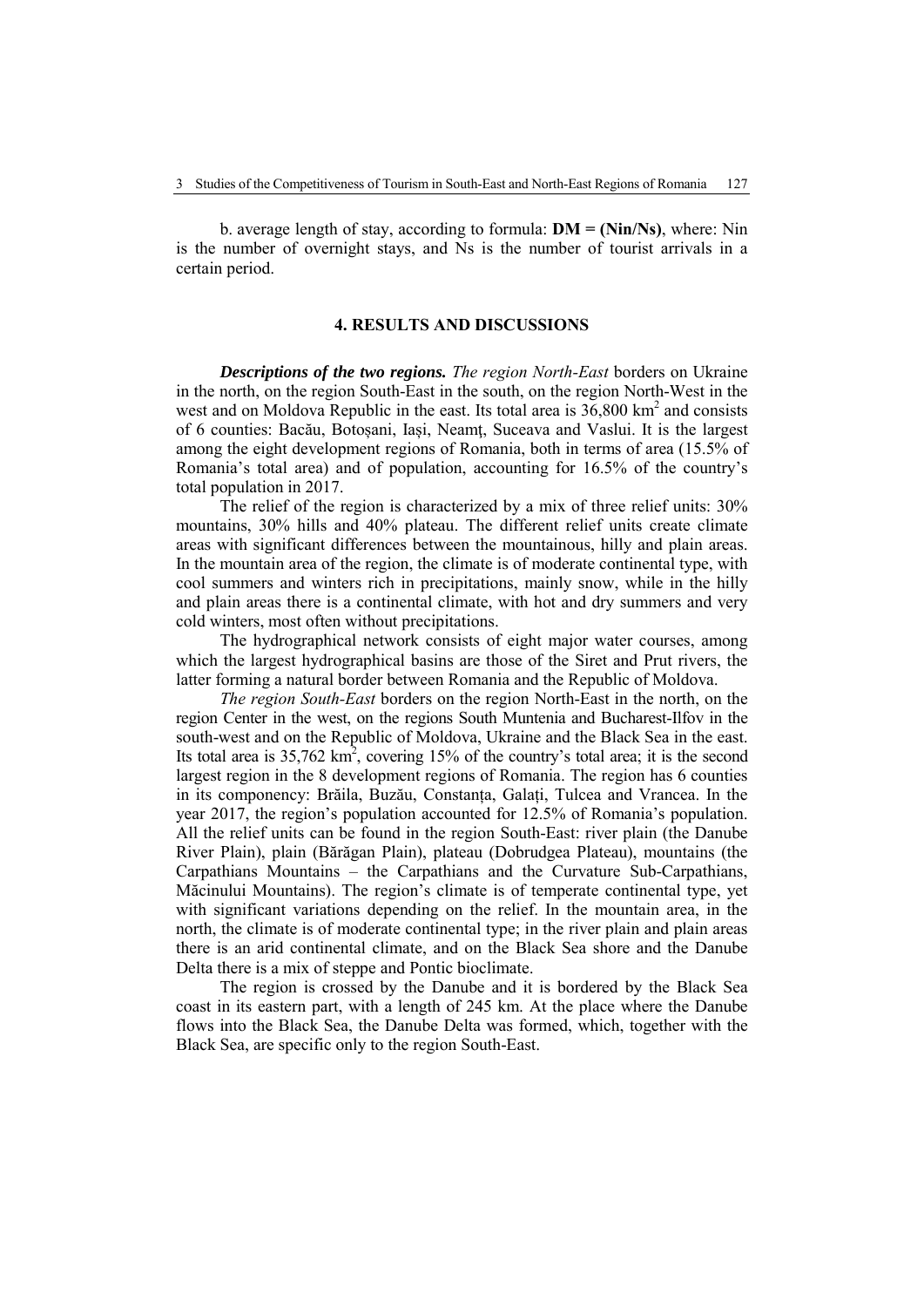*Natural potential in the two regions. The region North-East* is part of the two historical provinces, Moldova and Bucovina and here history, culture and tradition complement the extremely attractive natural environment.

There are many natural reserves and nature monuments in this region, protected natural areas of national interest, and 3 out of the 13 national parks of Romania are found here, namely: National Park Călimani Mountains National Park, Cheile Bicazului – Hășmaș National Park and Ceahlău National Park. The natural reserves and nature monuments from the region North-east, 126 in number, lie on 49,183 ha. The ecologic network "Natura 2000" comprises 55 natural areas.

The climate of the region North-East is suitable for therapeutic treatments, including areas with a tonic, sedative and saline bioclimate. The balneary factors are put into evidence by numerous sources of therapeutic mineral waters used in internal and external cures, the therapeutic gases (used for the treatment of cardiovascular diseases and the saltwater springs (Vatra Dornei, Slănic Moldova, Târgu Ocna, Sărata Băi, Durău, Câmpulung Moldovenesc, Gura Humorului, etc), which add to the existence of two salines (Târgu Ocna and Cacica) that enjoy a specific microclimate for the treatment of respiratory diseases.

The region North-East has a rich vine growing tradition, recognized both nationwide and worldwide, with renowned vineyards (Cotnari, Bucium, Huși), wine tasting centers and wineries.

*The region South-East* is part of three historical provinces: Dobrudgea, Moldova and Muntenia. The region has a very rich natural heritage comprising protected areas, the only seaside and delta areas from Romania, therapeutic lakes and springs, together with unique natural sites in Europe (the Danube Delta and the Muddy Volcanoes).

The region South-East ranks first in Romania as regards biodiversity conservation: on one hand, it is the region with the largest natural protected areas from Romania (45% of total natural protected areas), and on the other hand 35% of the region's area is covered by natural protected areas. There are 144 natural protected areas of national interest on the region's territory, including a biosphere reserve (Danube Delta Biosphere Reserve), a national park (Măcinului Mountains National Park) and 3 natural parks (*Balta Mică a Brăilei* Natural Park, *Lower Prut River* Natural Park and *Putna – Vrancea* Natural Park). The Danube Delta has a triple status: Biosphere Reserve, Ramsar Site and World Natural and Cultural Heritage Site. The Community Network Natura 2000 comprises 133 sites, out of which 80 sites of Community importance – SCI and 53 special avifauna protection areas – SPA.

The region's climate is suitable for different therapeutic cures, starting from the Black Sea coast adequate for the treatment of rheumatic diseases and ending up with the mountain area in its northern part, with a clean and tonic bioclimate adequate for the treatment of respiratory and nervous system diseases. The mineral water springs with different properties, together with the therapeutic mud from lakes (*Balta Albă, Lacul Sărat*) represent important natural curative factors.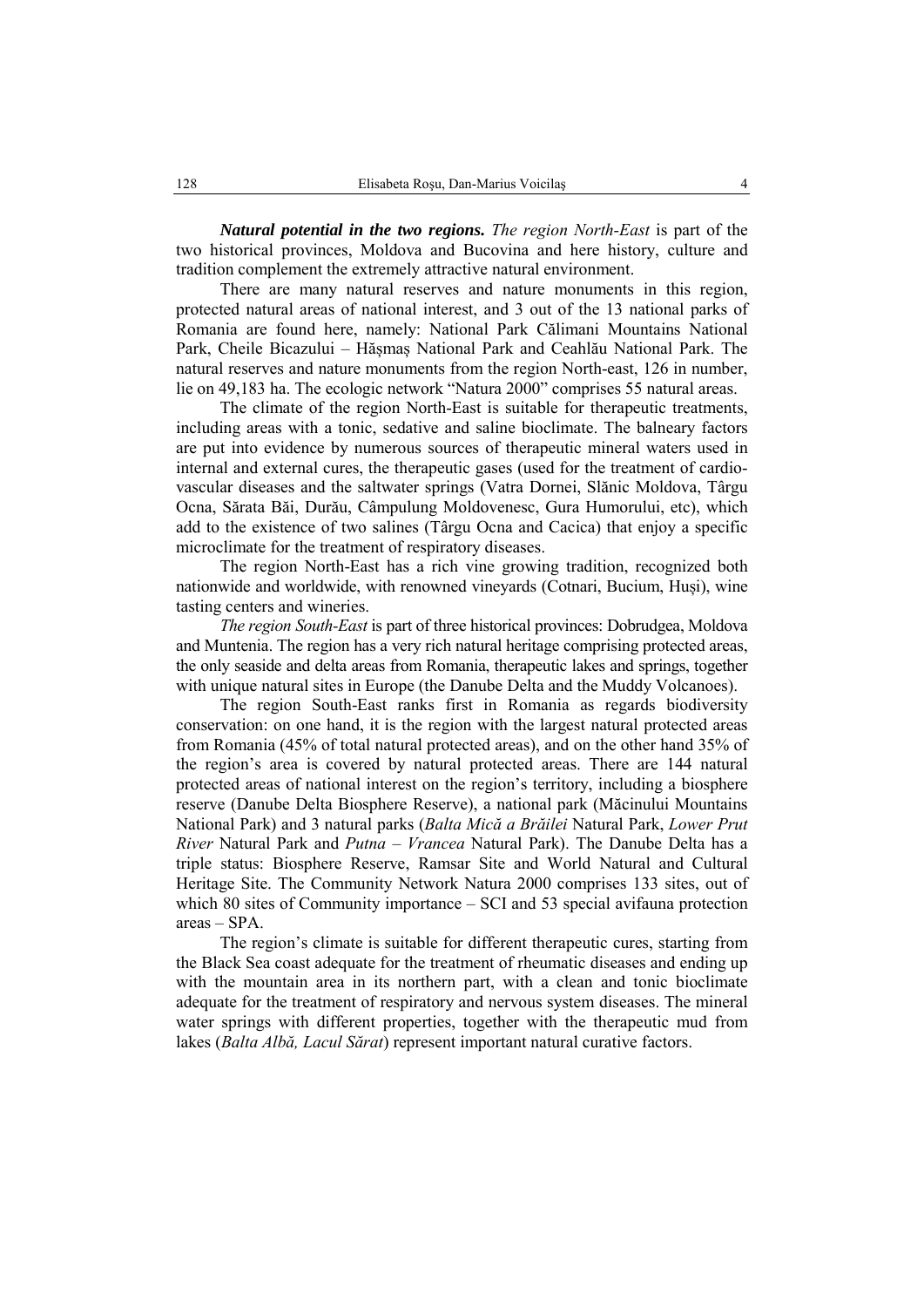The most renowned vineyards and wine centers from Romania are located on the region's territory (Murfatlar, Odobești, Panciu, Nicorești, Pietroasele, etc.), the region ranking first in Romania as regards the area under vines on bearing.

*Anthropic potential of the two regions. The region North-East* has 4003 historical monuments<sup>1</sup> that include archaeological sites, buildings of historical and archaeological interest, memorial houses, and religious monuments. There is quite an impressive number of churches and monasteries in the region, which besides a religious and cultural value also have a great historical and architectural value, preserving their beauty after more than 450 years. Eight churches on the region's territory are in UNESCO world heritage. Besides these, we can also find in the region: fortresses (Seat Fortress of Suceava, Neamț Citadel), princely courts (Princely Court of Suceava, Princely Court of Piatra Neamț), palaces (Ghica Palace, Princely Palace of Alexandru Ioan Cuza, Sturza Palace, Duke Palace), manor houses (Cantacuzino manor house) and princely houses.

*The region South-East* is part of a space with a very rich history, which left behind a heritage of cultural vestiges and gave birth to a specific ethnical and cultural diversity. 3000 historical monuments are located here<sup>2</sup>, the cultural heritage consisting of: historical vestiges (the getic citadel Troesmis, the Roman fortress Dinogeția, Argamum citadel, the Roman citadel Halmyris, the Roman castrum Noviodunum, Enisala citadel, the Roman castra Carsium and Capidava, the Roman citadel Tropaeum Traiani, the Greek citadel Histria, the oldest attested town on Romania's territory, the archaeological site Tomis, the Greek citadel Calatis), religious establishments (Orthodox, Catholic, Greek-Catholic Armenian, Evangelical churches, Orthodox monasteries and hermitages, mosques and synagogues,) as well as cultural establishments, monuments and museums.

Due to the natural conditions, beautiful places, mainly in the mountains, together with the rich cultural, historical and religious heritage, which add to the folk traditions and customs, specific cuisine, tasting of wines from the regions' vineyards, both regions have high tourism potential.

*Forms of tourism practiced in the two regions. The mountain tourism* can be practiced in both regions due to the existence of mountain massifs in both regions. The mountain areas in the two regions are suitable for practicing *active tourism*  activities, such as: mountain hiking/mountaineering, alpinism, mountain cycling, horse riding, rafting, delta plan flying and paragliding.

Balneary factors are found in both regions, ranging from mineral or saltwater springs to therapeutic mud and salt mines, which led to the development of spas. *Balneary tourism* can be practiced in both regions.

<sup>&</sup>lt;sup>1</sup> Grouped into two categories according to Romania's legislation into effect: historical monuments of national or universal value (category A) and historical monuments representative for the local cultural heritage (category B), according to the Ministry of Culture and National Identity, *List of Historical Monuments*, Order of the Minister of Culture no. 2828 of 2015. 2

 $2$  Order of the Minister of Culture no. 2828 of 2015.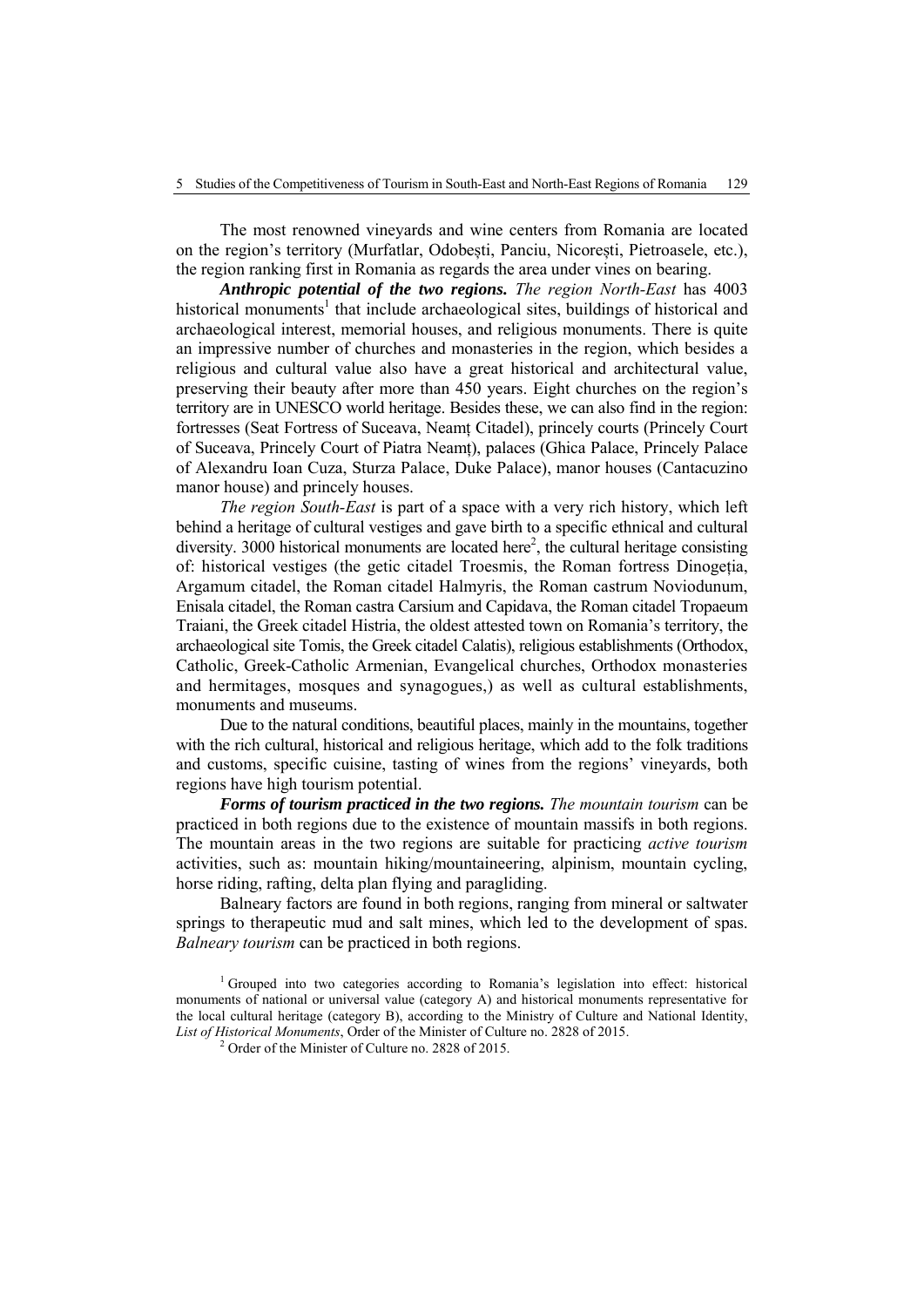The cultural and historical monuments that exist in both regions and the fact that the regions are overlapping the territories of certain historical provinces from Romania led to the development of *cultural and historical tourism.* 

The presence of churches and monasteries, as well as of religious personalities, together with religion-based objectives (hermitages, cells, religious monuments, tombs of saints) led to the development of *ecumenical tourism* in both regions.

*Rural tourism and agro-tourism* have significantly developed lately. Bucovina area from the region North-East and Dobrudgea area in the region South-East are well-reputed tourism areas, with well-known brands across the border inclusively.

Both regions have a rich wine tradition, with famous vineyards, which led to the development of *viticultural tourism*.

*Summer tourism* is specific only to the region South-East, due to the presence of the Danube Delta and the Black Sea, because in both places tourism activities are specific to the summer season.

*Indicators of tourist circulation*. In this chapter, we shall investigate the main indicators of tourist circulation, and on this basis we shall briefly outline the tourist trends in the two regions and the main factors that have determined the respective evolutions. Among the existing indicators, we selected the following: tourist reception structures with accommodation functions, tourist existing accommodation capacity, tourist existing accommodation capacity in operation, tourist arrivals, tourist overnight stays, net utilization index of accommodation capacity and average length of stay.

In the investigated period, the number of tourist reception structures was lower in the region North-East than in the region South-East, with an increasing trend for North-East (similar to that at national level) and a decreasing trend for the region South-East. This decrease, which was manifested only in the year 2011, is explained by the effects of the legislative changes in that year with regard to meeting the criteria of obtaining the (re)accreditation/authorizations as tourism operators. These changes mainly affected the agro-tourism boarding houses, bungalows, tourist small houses, motels, tourist villas, children camps which are mainly found in the Black Sea shore area.

*Table 1* 

Tourist reception structures with accommodation functions (number)

|           | 2007 | 2008 | 2009 | 2010 | 2011 | 2012 | 2013 | 2014 | 2015 | 2016 | 2017 |
|-----------|------|------|------|------|------|------|------|------|------|------|------|
| RO        | 4694 | 4840 | 5095 | 5222 | 5003 | 5821 | 6009 | 6130 | 6821 | 6946 | 7905 |
| NE        | 459  | 463  | 548  | 554  | 604  | 690  | 725  | 745  | 830  | 858  | 985  |
| <b>SE</b> | .247 | 1258 | 131  | 1385 | 974  | .079 | 1090 |      |      | 20   | 1208 |

*Source*: Based on NIS data, www.tempo-online (TUR101D).

In the year 2007, the tourist reception structures in the two development regions together accounted for 36.4% of total tourist reception structures at national level, while in the year 2017 they accounted for 27.8%.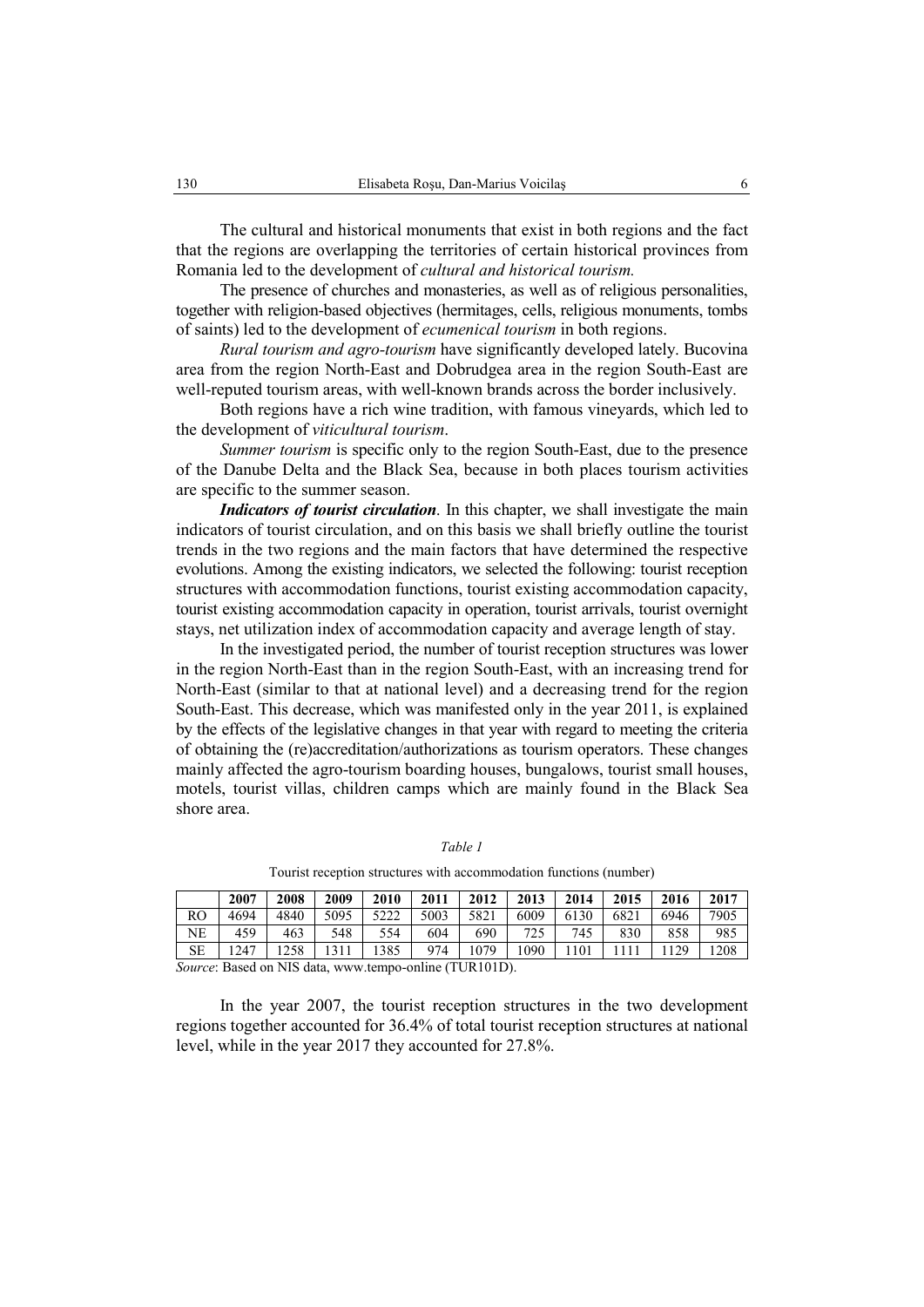In the period 2007–2017 in the region North-East the number of tourist reception structures significantly increased for all types of structures, except for camping places and school camps. In the tourist receptions structures, the tourist and agro-tourist boarding houses had the highest share, 61% of total in the year 2007; in the year 2017, their share increased to 67%.

The existence and mainly the increase in number of tourist and agro-tourist boarding houses in the region North-East reveals the development of entrepreneurial spirit in the tourism sector. The tourist boarding houses and agro-tourist boarding houses in particular are located in the rural area, and tourism activity in the rural area represents an economic alternative for the rural people. The existence of a great number of tourist reception structures in the year 2007 is a consequence of accessing the European pre-accession programs. The fact that in the year 2017 the number of these categories of tourist reception structures grew significantly is a consequence of Romania's EU membership and of using the non-refundable financing for the tourism sector development.

In the investigated period, even though in the region South-East the total number of tourist reception structures followed a decreasing trend, the number of hotels, hostels, motels and tourist halting places increased. The remaining tourist reception structures decreased in number, except for the number of inns and holiday villages that remained constant in the investigated period.

In the region South-East, the hotels prevailed in the tourist reception structures, accounting for 31.4% in the year 2007 and 33.9% respectively in 2017 in total structures.

The accommodation spaces on river and sea vessels, along the Danube river banks, are specific to the region South-East. The bungalows, made from wood or masonry, are tourism structures that operate on seasonal basis. The great number of such structures, usually located on the Black Sea shore and in the Danube Delta, reveals the specificity of tourism practiced in these areas, namely summer tourism.

The increase of the number of tourist reception structures in the region North-East led to the increase on the number of accommodation places, 1.7 times in the year 2017, as compared to 2007.

Directly related to the decrease in number of tourist accommodation units, there was a decrease in the accommodation capacity (in the year 2011) in the region South-East. After this moment, the increasing trend of the accommodation capacity was resumed, yet at a lower rate dictated by the new legal provisions referring to the accreditation of the tourist reception units.

The tourist accommodation capacity in operation, representing the number of accommodation places put at the disposal of tourists, taking into account the number of days when the respective units are open, had positive evolutions in both development regions.

In the region North-East, under the background of the increase in the number of tourist reception structures and of the number of places in these structures, the tourist accommodation capacity in operation was by 36% higher in 2017 as compared to the year 2007.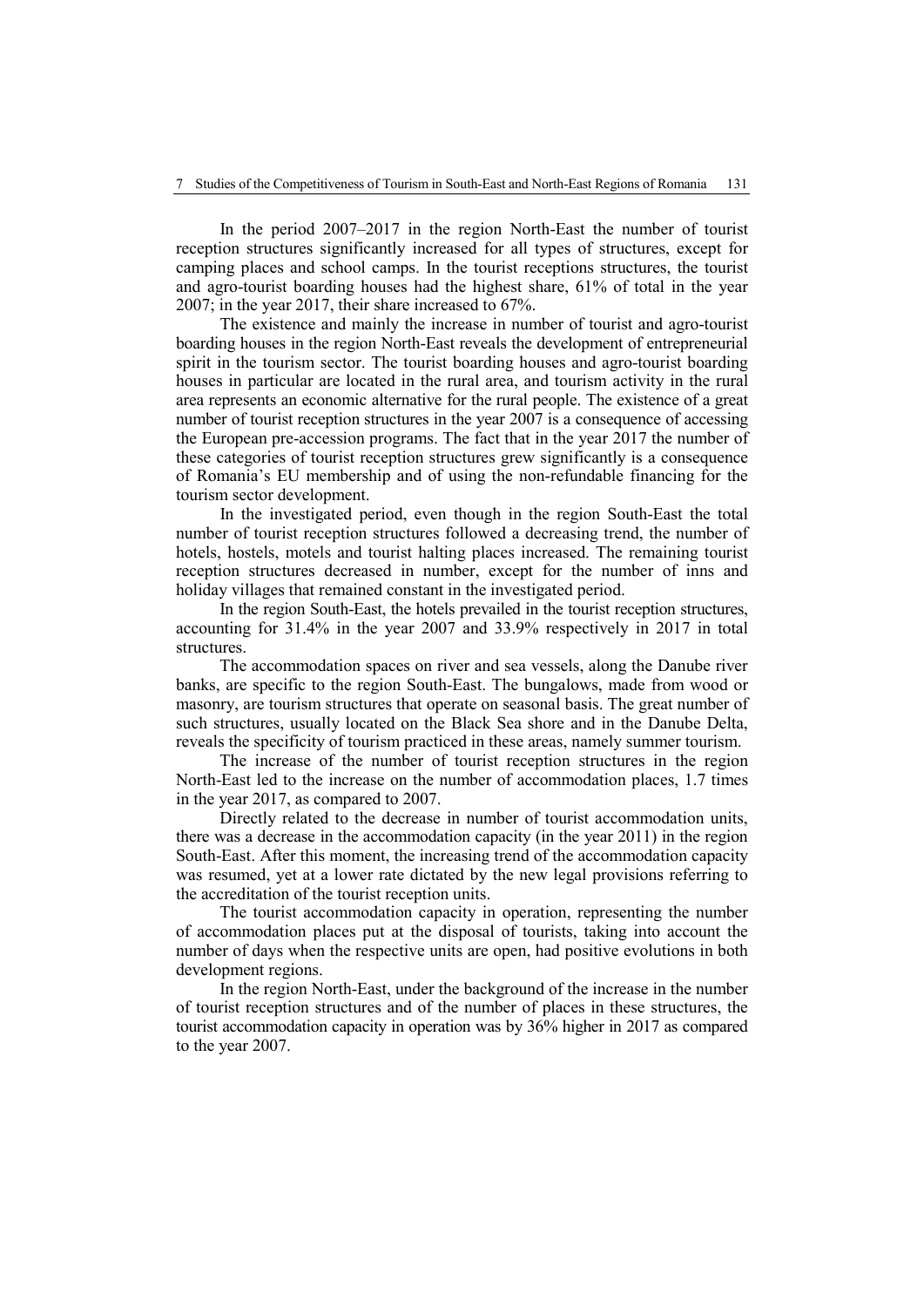

*Source*: Based on NIS data, www.tempo-online (TUR102D).

Figure 1. Tourist accommodation capacity existing at national level and in the two regions.

It is worth mentioning that in the region South-East, even though the number of tourist reception structures and the number of places in these structures had a negative trend, the tourist accommodation capacity in operation in the period 2007–2017 had a positive evolution, which reveals that the tourist accommodation capacity has been more efficiently used in the region South-East.



*Source*: Based on NIS data, www.tempo-online (TUR103B).

Figure 2. Tourist accommodation capacity in operation.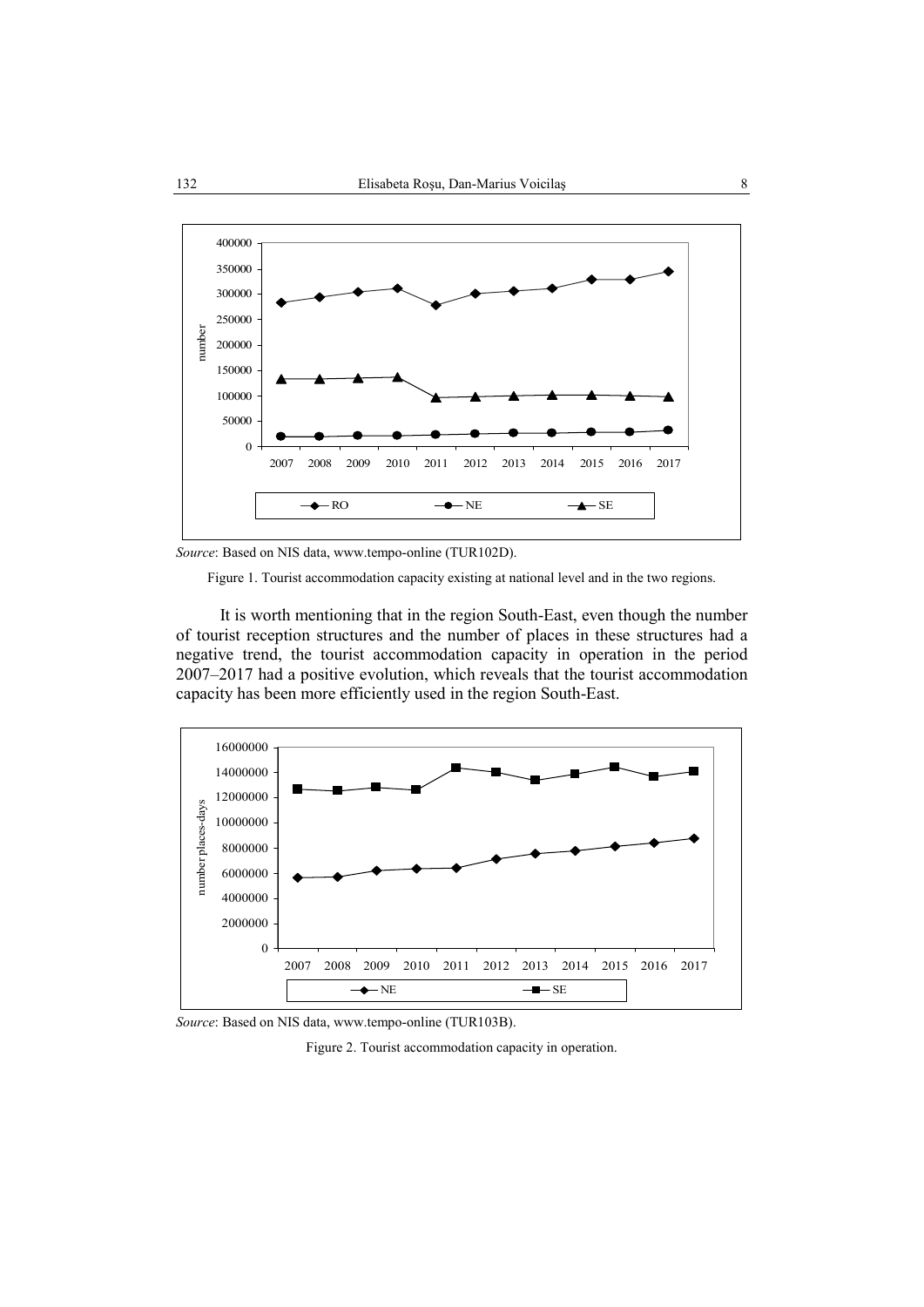In the year 2017, the tourist accommodation capacity in operation was by 12.3% higher than in 2007 in the region South-East. The number of tourists who arrived in the region South-East was higher than the number of tourists who arrived in the region North-East. This is explained by the presence of the Black Sea and the Danube Delta, as tourist attraction points mainly in summertime. Although fluctuating, the number of visitors was higher in the year 2017 than in 2007 in both regions.

In the two investigated regions, similarly to the national level, the number of tourist arrivals in the tourist reception structures had a fluctuating trend. The economic crisis led to the compression of tourist circulation. In the year 2007, the number of tourist arrivals in the two regions accounted for 27.9% of total, while in the year 2017 this share was 23.3% of the total number of tourists at national level.



*Source*: based on NIS data, www.tempo-online (TUR105D).

Figure 3. Overnight stays of tourists in Romania and in the two regions.

The number of tourists who stayed overnight in different tourist reception structures nationwide had an oscillating evolution; a similar evolution was also found at the level of the two development regions, in the region South-East in particular, which has a high tourism potential, but much more exposed to fluctuations in tourists' preferences and expectations with regard to accommodation services. Yet a difference exists. The region North-East is less vulnerable as it has tourism attractions offered throughout the year, unlike the tourism seasonality specific to the seaside and the Danube Delta.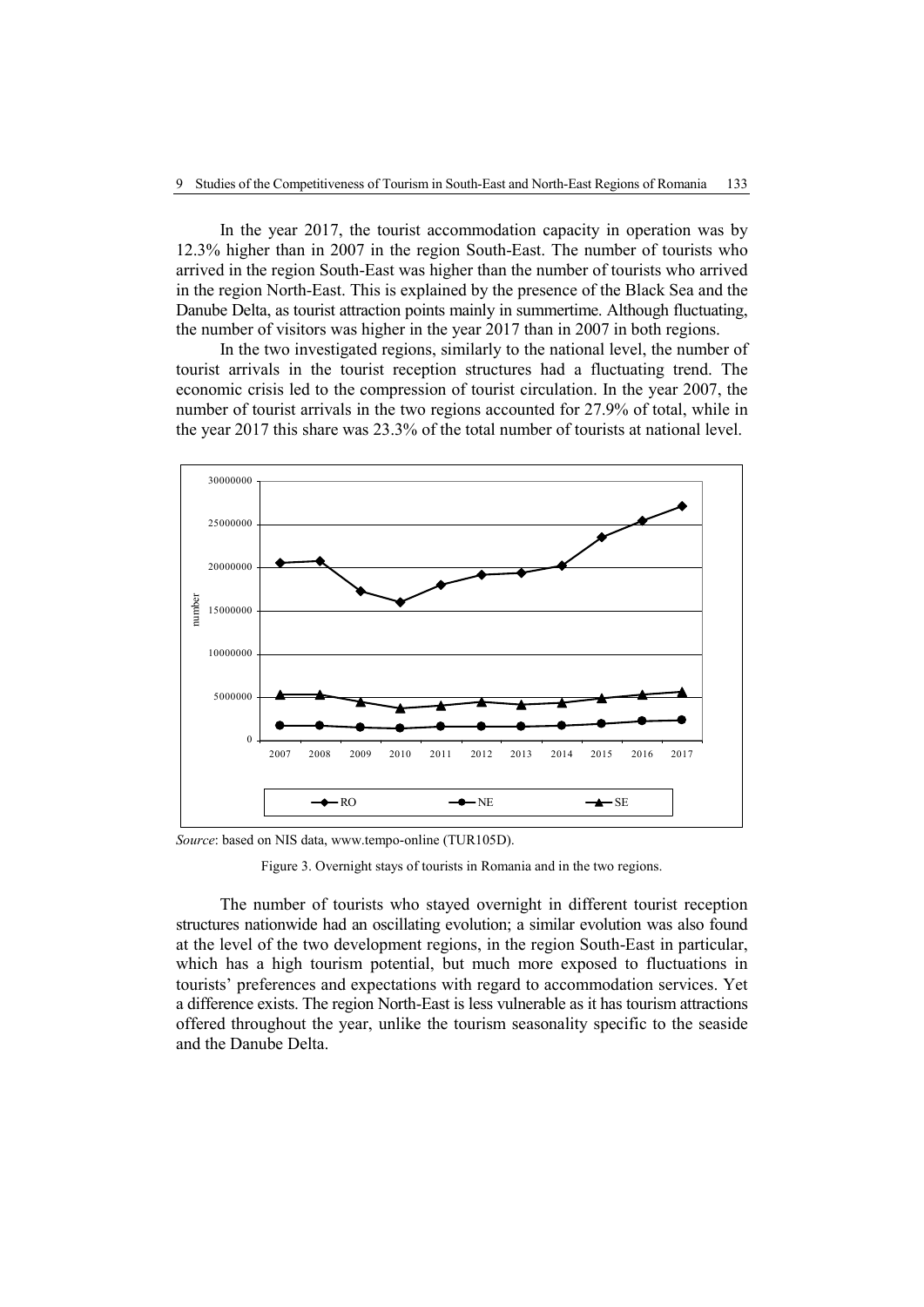Throughout the investigated period, about one-third of tourists who stayed overnight in different tourist reception structures opted for the two regions, which reveals once again the tourism importance of these regions. In the year 2007, the number of tourists who stayed overnight in the two regions accounted for 33.9% of the national level, and 29.2% in the year 2017. By comparison, a much higher number of tourists stayed overnight in the region South-East than in the region North-East.

The net use index of accommodation capacity, both nationwide and at the level of the two development regions significantly decreased in the period 2007–2017. At national level, this index had a maximum value of 36% in the year 2007, while in the year 2017 it decreased by over 5%, to reach 30.9%. The same decreasing trend can be noticed for the net use index of accommodation capacity in the region North-East, from 30.9% in 2007 to 26.6% in 2017 and in the region South-East, from 41.8% in 2007 to 34.1% in 2017. This decrease of the net use index of the tourist accommodation capacity, both nationwide and at the level of the two development regions, indicates that a regress in the activities in this sector took place. The decreasing level of the net use index of accommodation capacity may be attributed to the negative effects of the economic and financial crisis that led to the diminution of population's incomes and to the contraction of demand for tourism services implicitly.

In the region North-East, the low net use index of accommodation capacity, as against the national average and the other analyzed region, also indicates other causes, such as: low accessibility to certain tourism zones, poor quality of services provided in certain tourism areas, unequal modernization of existing infrastructure, poor promotion of existing tourism potential.





Figure 4. Net use index of accommodation capacity in Romania and in the two regions.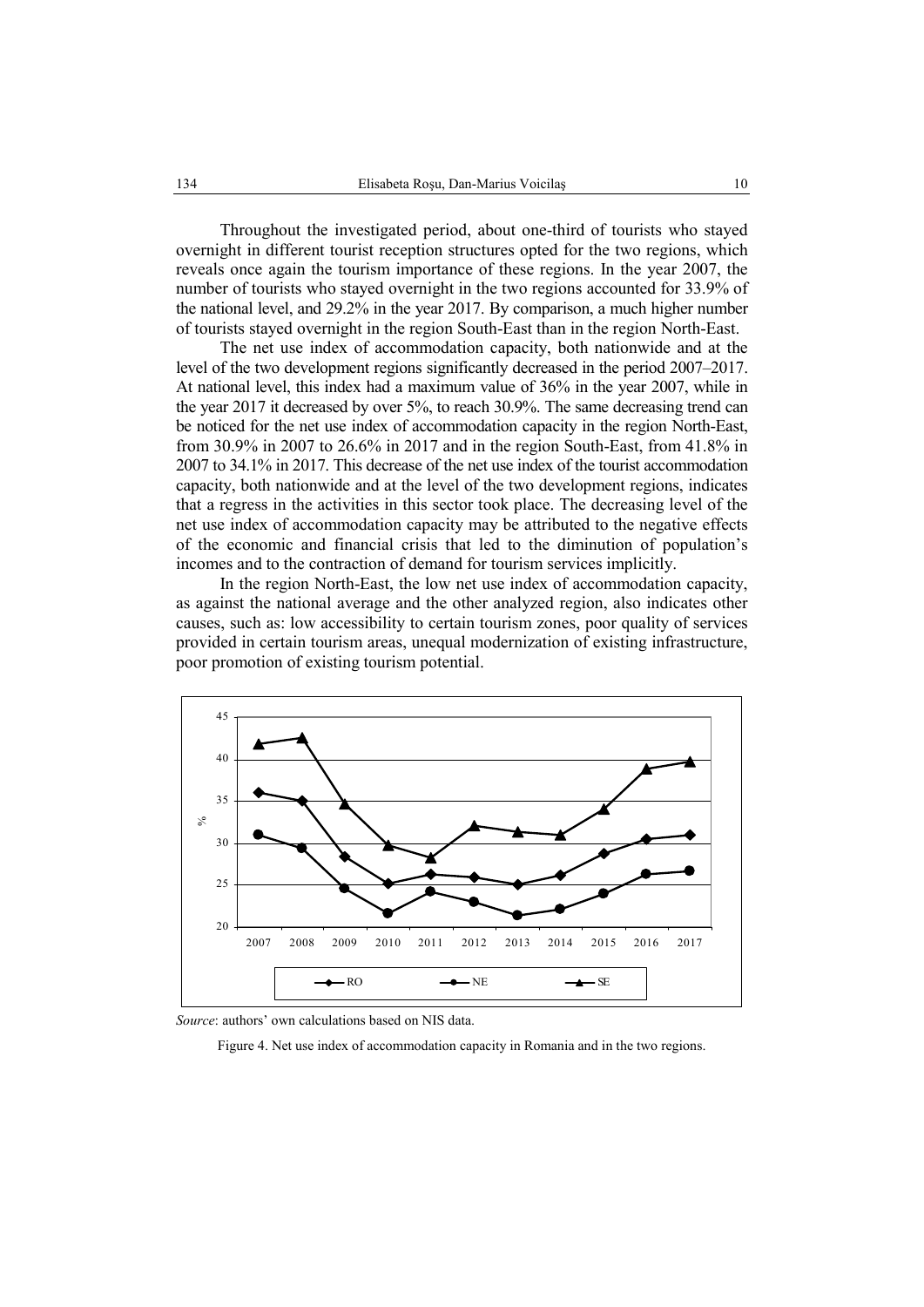The net use index of tourism accommodation capacity in the region South-East was clearly higher than that in the region North-East throughout the investigated period. Moreover, in the region South-East this index value was higher than the national average. The calculated values show that tourists are more attracted by the picturesque areas of this region, by the much more varied tourist offer and by the adequate conditions, which make them opt for this region as tourism destination. At the same time, the removal of inadequate structures and focusing the investments on those activities attractive for tourists led to a more efficient tourism in the region.

In the region South-East, the average duration of tourists' stay was noticeably higher than that in the region North-East and than the national average.

#### *Table 2*

Average length of stay in Romania and in the two regions (number of days)

|           | 2007      | 2008       | 2009 | 2010         | 2011           | 2012     | 2013     | 2014     | 2015     | 2016  | 2017            |
|-----------|-----------|------------|------|--------------|----------------|----------|----------|----------|----------|-------|-----------------|
| RO        | J.V       | ر و پ      | 2.0  | 2.0          | Z.O            | ر. .     | ⌒<br>∠.⊤ | ∠.−      | ∠.⊤      | ر . ب | <u>.</u>        |
| <b>NE</b> | ∠.−       | ⌒<br>ر . ب | ر. ک | <u>_ . _</u> | <u>.</u>       | <u>.</u> | <u>.</u> | <u>.</u> | <u>.</u> | ۷.v   | $\sim$ $\sigma$ |
| <b>SE</b> | 4.5       | 4. 1       | J.O  | J.V          | J.U            | 3.0      | v        | J.U      | J.V      | ن و ب |                 |
| $\sim$    | $\cdot$ 1 |            |      |              | $3.770 \pm 1.$ |          |          |          |          |       |                 |

*Source*: authors' own calculations based on NIS data.

The average length of stay, both nationwide and in the two regions had a decreasing trend. A short length of stay reveals a high mobility of tourists, their program including visits to several places, but with shorter stays in the same area. At the same time, this situation also has some other causes, factors that have contributed to the recent evolutions, namely: low incomes in the investigated period, poor quality of services for certain accommodation structures, diversified supply, both at national and international level, modification of tourism consumer behaviour. This type of stay is the equivalent of itinerant or circulation tourism. On the other hand, a longer length of stay reveals a lower mobility of tourists. This type of stay is equivalent to stay tourism and can be longer or shorter.

## **5. CONCLUSIONS**

Owing to the existing natural and anthropic factors, there is a wide range of practiced tourism forms in both development regions, mostly being common forms. The existence of the Black Sea shore and of the Danube Delta on the territory of the South-East region confers a unique status of this region, which is also similar to the development of its particular form of tourism, namely summer tourism.

In the region North-East the tourist reception structures had an upward trend in the period 2007–2017, while in the region South-East the trend was similar to that at national level, i.e. a downward trend. By comparison with the national level, an extremely important share of tourist reception structures was found in the two regions, in the investigated period.